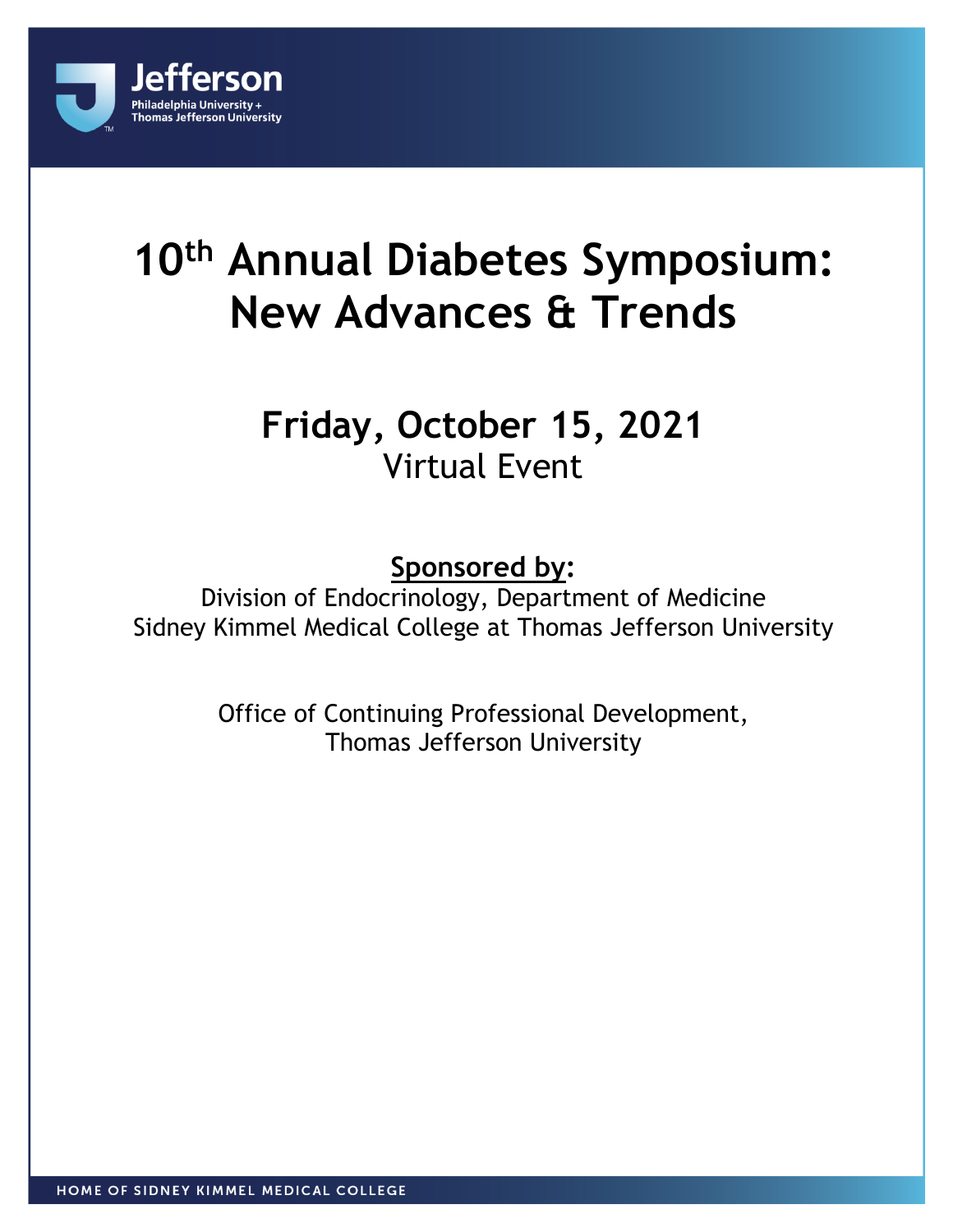## *10th Annual Diabetes Symposium – Virtual Event* **Friday, October 15, 2021 | 7:50AM – 3:00PM ET**

| <b>October 15, 2021</b> | 7:00AM - 3:15PM Eastern Time                                                                |                                                                                                                                  |
|-------------------------|---------------------------------------------------------------------------------------------|----------------------------------------------------------------------------------------------------------------------------------|
| 7:00AM - 7:50AM         | Conference Log On & Virtual Exhibits                                                        |                                                                                                                                  |
| 7:50AM - 8:00AM         | Welcome & Introductions                                                                     | Serge Jabbour, MD<br>Jeffrey Miller, MD                                                                                          |
| $8:00AM - 8:45AM$       | COVID-19 & Diabetes                                                                         | Marie McDonnell, MD                                                                                                              |
| 8:45AM - 9:00AM         | <b>Questions &amp; Answers</b>                                                              |                                                                                                                                  |
| $9:00AM - 9:45AM$       | ADA 2021: Pharmacologic Treatment of Type 2 Diabetes                                        | David D'Alessio, MD                                                                                                              |
| 9:45AM - 10:00AM        | <b>Questions &amp; Answers</b>                                                              |                                                                                                                                  |
| 10:00AM - 10:30AM       | <b>Break &amp; Virtual Exhibits</b>                                                         |                                                                                                                                  |
| 10:30AM - 11:30AM       | SGLT2-i: Beyond Glycemic Control<br><b>Cardiovascular Outcomes</b><br><b>Renal Outcomes</b> | Yair Lev, MD<br>Rakesh Gulati, MD                                                                                                |
| 11:30AM - 11:45AM       | <b>Questions &amp; Answers</b>                                                              |                                                                                                                                  |
| 11:45AM- 12:30PM        | <b>Nutrition in Diabetes</b>                                                                | Cheryl Marco, RD, CDE<br>Erin Galuchie, RDN, LDN                                                                                 |
| 12:30PM-12:45PM         | <b>Questions &amp; Answers</b>                                                              |                                                                                                                                  |
| 12:45PM-1:15PM          | <b>Lunch &amp; Virtual Exhibits</b>                                                         |                                                                                                                                  |
| 1:15PM-2:00PM           | How to Utilize CGM to Improve Your Practice and Patient<br>Care: A Case-Based Approach      | Steve Edelman, MD                                                                                                                |
| 2:00PM-2:15PM           | <b>Questions &amp; Answers</b>                                                              |                                                                                                                                  |
| 2:15PM-3:15PM           | <b>Cases for Discussion</b>                                                                 | Serge Jabbour, MD<br>Jeffrey Miller, MD<br>Erin Galuchie, RDN, LDN<br>Rakesh Gulati, MD<br>Yair Lev, MD<br>Cheryl Marco, RD, CDE |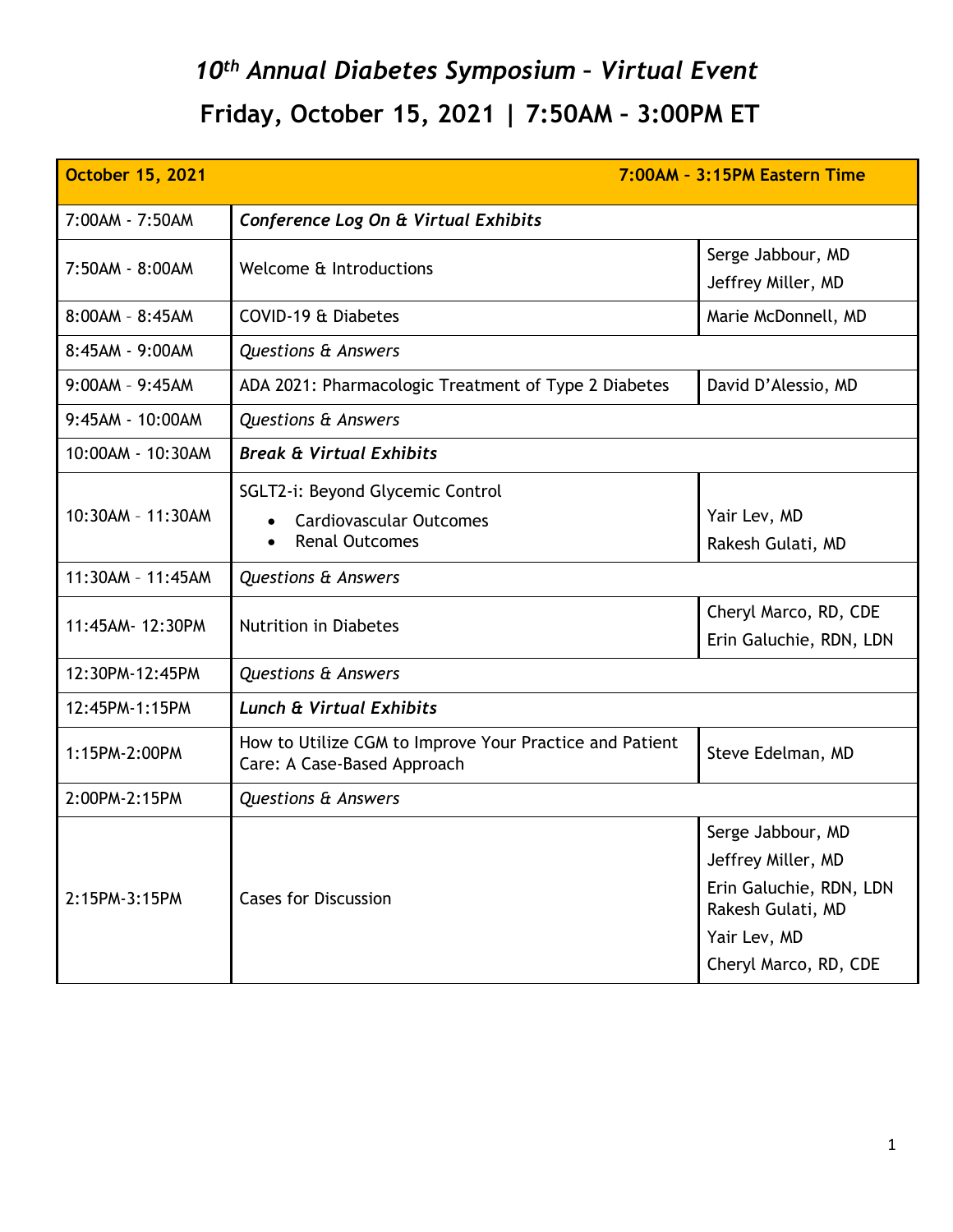#### **COURSE OVERVIEW**

The *10th Annual Diabetes Symposium* emphasizes the interprofessional team approach needed to improve diabetes care and prevent complications. Expert faculty will guide participants in applying the new knowledge and clinical guidelines into their practices.

Topics include:

- COVID-19 & Diabetes
- ADA 2021: Pharmacologic Treatment of Type 2 Diabetes
- SGLT2-i: Beyond Glycemic Control, Cardiovascular Outcomes & Renal Outcomes
- Nutrition in Diabetes
- How to Utilize CGM to Improve Your Practice and Patient Care: A Case-Based Approach

#### **LEARNING OBJECTIVES**

At the conclusion of the program, the participants should be able to:

- Differentiate older agents from newer ones in diabetes pharmacologic treatment strategies.
- Examine the various mechanisms of action, benefits, and side effects of new diabetic therapies.
- Interpret the new ADA 2021 guidelines.
- Evaluate the importance of SGLT2-I in improving cardio-renal outcomes in diabetes.
- Illustrate the impact of Covid-19 on the diabetic patient.
- Examine the importance of new technology (glucose sensors) in managing diabetes.
- Discuss nutrition strategies in diabetes for optimal patient health outcomes.

#### **SYMPOSIUM WEBSITE & COURSE MATERIALS**

Presentations, webinar recording and virtual exhibit hall will be available through **November 13, 2021**. Visit on the conference website:

- Link: <https://cpdevents.jefferson.edu/diabetes/>
- Password: Diabetes21

#### **CODE OF CONDUCT**

#### **Recording and Photography Strictly Prohibited**

Unauthorized recording or photography at a Jefferson-sponsored event is strictly prohibited. Individuals found violating this policy will be asked to leave. No credits or refund will be issued.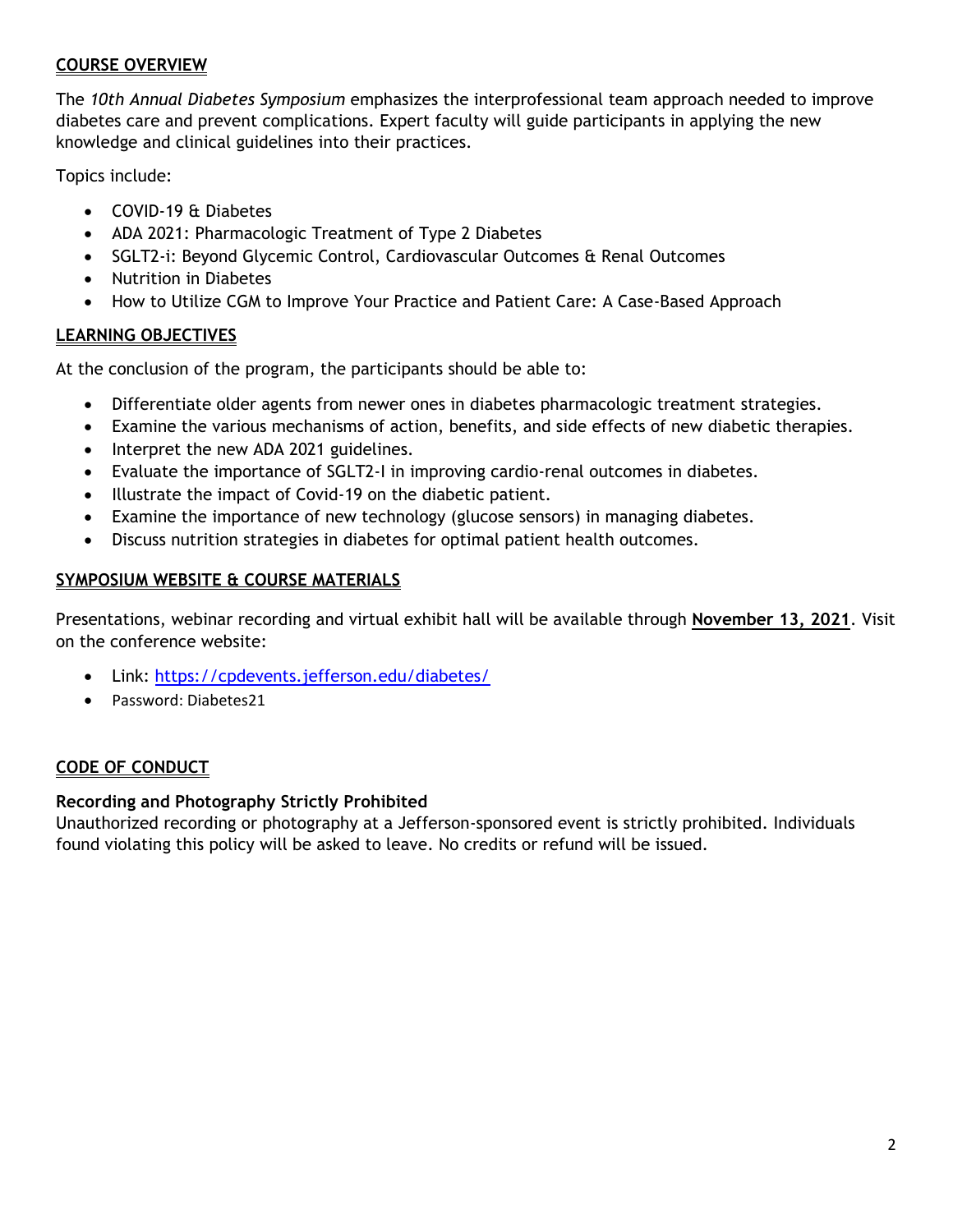#### **ACCREDITATION INFORMATION**



In support of improving patient care, Thomas Jefferson University is jointly accredited by the Accreditation Council for Continuing Medical Education (ACCME), the Accreditation Council for Pharmacy Education (ACPE), and the American Nurses Credentialing Center (ANCC), to provide continuing education for the healthcare team.

#### **DESIGNATION OF CREDITS**

#### **Physicians**

This educational activity is designated for a maximum of **6.25** *AMA PRA Category 1 Credits***™.** Physicians should claim only the credit commensurate with the extent of their participation in the activity.

The content for this activity qualifies for **6.00 PA Patient Safety and Risk credits**.

#### **Nurses**

#### This activity awards **6.25 nursing contact hours**.

The content for this activity qualifies for 6.25 nursing pharmacotherapeutic credits.

#### **Pharmacists**

This knowledge-based continuing education activity is designated for **6.25 contact hours** of continuing education credit. JA # JA4008236-0000-21-018-L01-P

Credits will be uploaded to CPE Monitor within 60 days following the completion of this activity.

This statement contains information provided to NABP from the Accreditation Council for Pharmacy Education (ACPE) via CPE Monitor®. ACPE policy states paper and/or electronic statements of credit may no longer be distributed directly to learners as proof of ACPE credit. The official record of credit may be located in the learner's e-profile in CPE Monitor®.

#### **Registered Dietitians and Dietetic Technicians**

This activity awards **6.25 contact hours**. Registered Dietitians and Dietetic Technicians should claim only the credit commensurate with the extent of their participation in the activity.

#### **Other Healthcare Professionals**

This educational activity is designated for **6.25** *AMA PRA Category 1 Credits*™. Participants should claim only the credit commensurate with the extent of their participation in the activity.

#### **OTHER CREDITS**

#### **Family Physicians (AAFP)**

The AAFP has reviewed 10th Annual Diabetes Symposium: New Advances and Trends and deemed it acceptable for up to **6.00 Online Only, Live AAFP Prescribed credit**. Term of Approval is from 10/15/2021 to 10/15/2021. Physicians should claim only the credit commensurate with the extent of their participation in the activity.

*Continuing Education (CE) requirements vary by state and often change. It is the responsibility of the registrant for interpreting their state's laws, licensure continuing education requirements, and course relevancy. Before registering for this activity, confirm that it will be acceptable for your license and/or certification renewal.* 

*Credit types offered for this activity are noted under the accreditation statement. Any credit types not listed will not be offered and it is the applicant's responsibility to submit their certificate of attendance to their respective accrediting boards for credit, if applicable*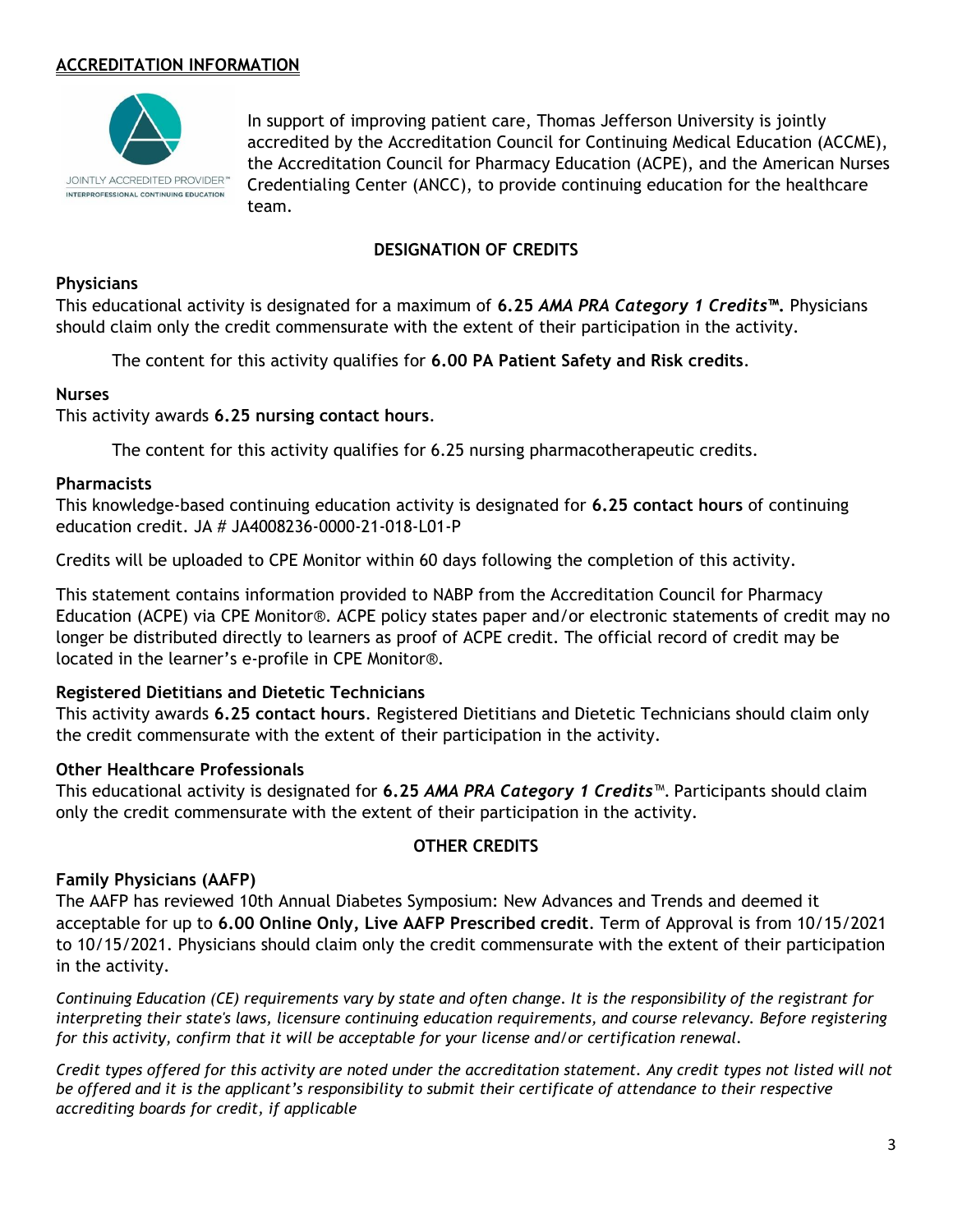#### **SUCCESSFUL COMPLETION & EVALUATION**

Participants who registered for CE credit are required to complete an online CE evaluation form as part of the education activity.

- An email will be sent to participants by **Monday, October 18, 2021**.
- The email will be sent to the email address associated with your CPD@JeffLEARN™ account.
- Participants have **45 days from the last day of the activity** to complete the required evaluation. Thereafter, no credits will be awarded and no refunds will be issued. Due: November 23

**PHARMACISTS ONLY**: We ask that you complete the evaluation no later than 30 days after the conference. Due: November 15

Statements of Credit indicating hours/CEUs will be uploaded to CPE Monitor within 60 days following program for participants who complete this activity and submit required participant information, including evaluation, NABP # and DOB. Inaccurate information may result in CPE Monitor not recognizing your credits. No corrections can be made after 60 days.

If you do not receive an evaluation email, please check your spam/junk email. Contact Jefferson OCPD immediately if you do not receive an evaluation email notification at [JeffersonCPD@jefferson.edu](mailto:JeffersonCPD@jefferson.edu) or 1-877-JEFF-CPD.

Jefferson strives to offer effective educational activities that meet the needs of healthcare professionals. **To help determine if the activity has made a change to your competence or performance, a subsequent evaluation will be sent approximately 3 months and 6 months from the date of the activity**. We know your time is valuable so the evaluation will be brief. Thank you in advance for your participation and feedback.

#### **CE CERTIFICATES**

At any time after you have completed the course and its evaluation, you will be able to find your certificate and a transcript of all your Jefferson-sponsored CE activities. Please login to your CPD@JeffLEARN™ account at [https://cme.jefferson.edu/ n](https://cme.jefferson.edu/)avigating first to "My Activities" and then to "Live Credit". There is a help screen on the CPD@JeffLEARN™ home page that can guide you through this process.

Please contact the Jefferson Office of CPD at 1-877-JEFF-CPD or [jeffersoncpd@jefferson.edu](mailto:jeffersoncpd@jefferson.edu) if you have any questions about retrieving your certificate or transcript.

9694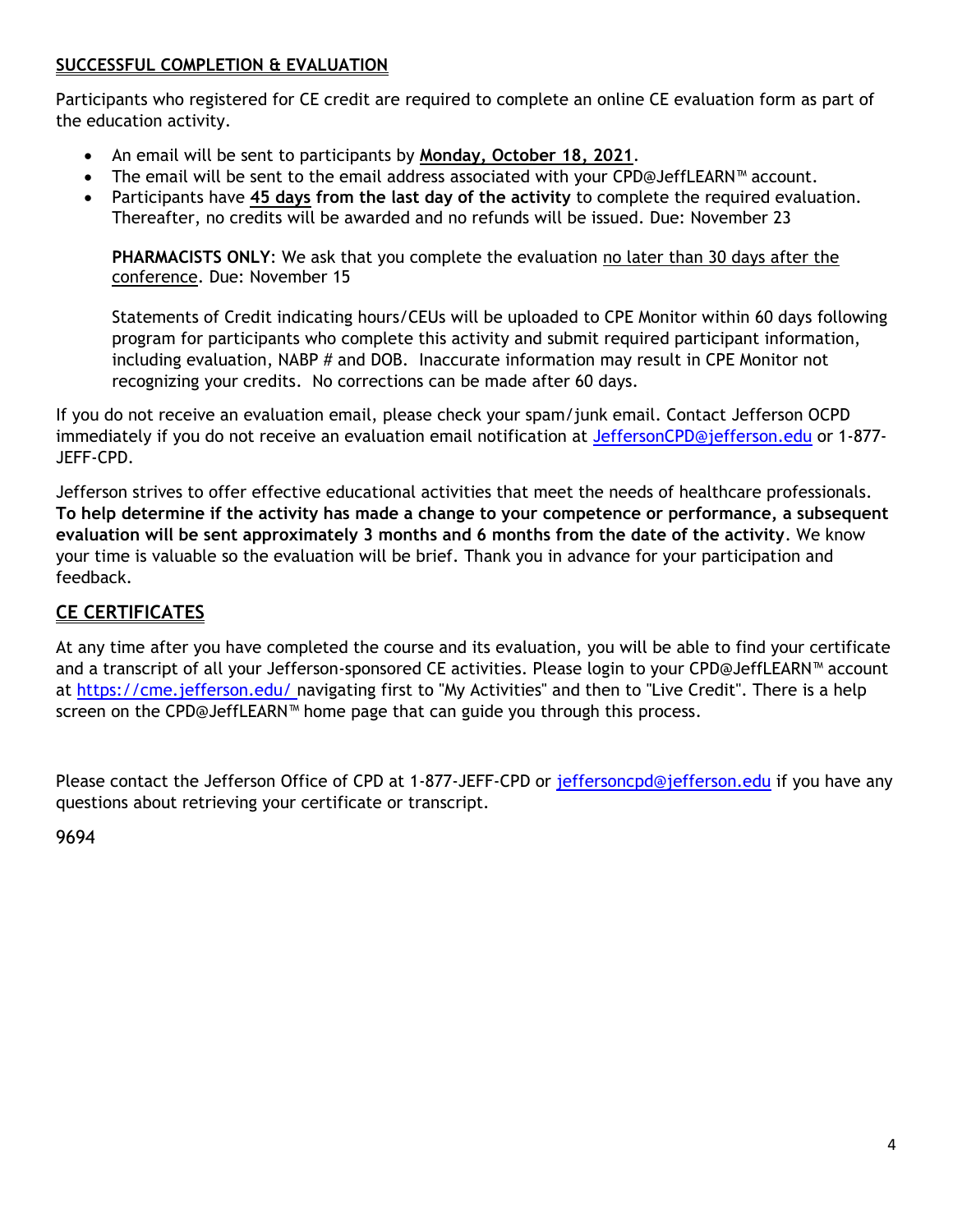#### **Serge A. Jabbour, MD**

Professor of Medicine Director, Division of Endocrinology, Diabetes & Metabolic Disease

#### **Course Directors**

**Jeffrey L. Miller, MD** Professor of Medicine Division of Endocrinology, Diabetes & Metabolic Disease

#### **Planning Committee**

#### **Shirley Bonanni, PharmD, BCPS**

Advanced Practice Pharmacist Pharmacy Residency Coordinator Thomas Jefferson University Hospital

#### **Geoffrey Mills MD, PhD**

Associate Professor of Family & Community Medicine and Physiology Sidney Kimmel Medical College at Thomas Jefferson University

**Cheryl Marco, RDN, LDN, CDES** Registered Dietitian Certified Diabetes Educator Division of Endocrinology, Diabetes, & Metabolic Diseases Thomas Jefferson University Hospital

**Neva White DNP, CRNP, CDE** Senior Health Educator Center for Urban Health Thomas Jefferson University Hospital

#### **Guest Faculty**

#### **David A. D'Alessio, MD**

Professor of Medicine, Duke University School of Medicine Chief, Division of Endocrinology and Metabolism Member of Duke Molecular Physiology Institute *Durham, NC*

#### **Steven Edelman, MD**

Professor of Medicine, University of California San Diego Director, Diabetes Care Clinic at VA Medical Center of San Diego Founder, Taking Control Of Your Diabetes *San Diego, CA*

#### **Marie E. McDonnell, MD**

Associate Professor of Medicine, Harvard Medical School Chief, Diabetes Section, Division of Endocrinology, Diabetes and Hypertension, Brigham & Women's Hospital Director, Brigham Diabetes Program *Boston, MA*

#### **Jefferson Faculty**

**Erin Galuchie, RDN, LDN** Registered Dietitian Division of Endocrinology, Diabetes, & Metabolic Diseases

**Yair Lev, MD** Clinical Assistant Professor of Medicine Division of Cardiology

**Rakesh Gulati, MD**  Clinical Professor of Medicine Director, Nephrology/Transplant Fellowship Programs

**Cheryl Marco, RDN, LDN, CDES** Registered Dietitian Certified Diabetes Educator Division of Endocrinology, Diabetes, & Metabolic Diseases Thomas Jefferson University Hospital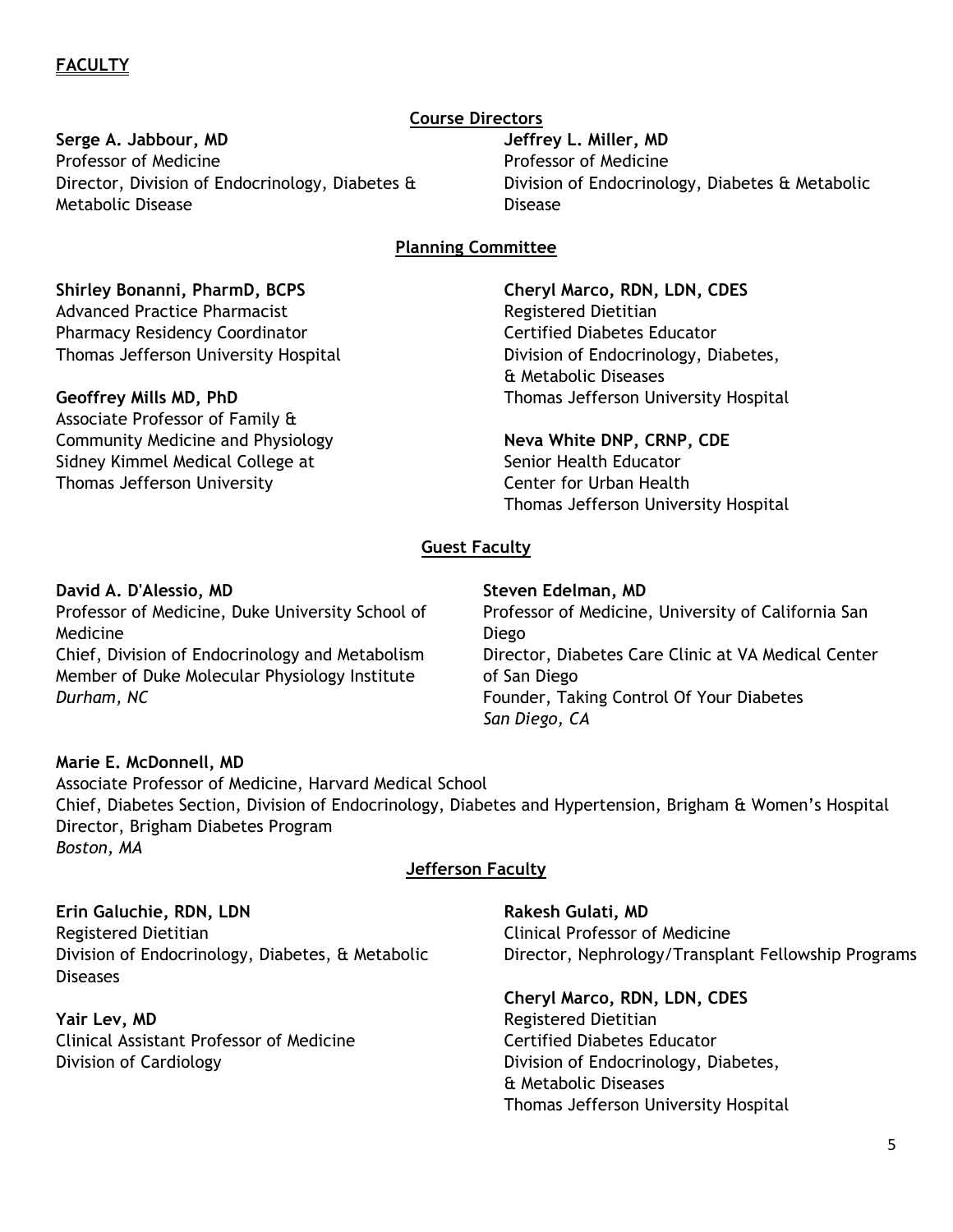#### **CONFLICT OF INTEREST**

Thomas Jefferson University endorses the ACCME Standards for Integrity and Independence in Accredited Continuing Education and the policies that supplement the Standards. All planners, faculty, and others in control of educational content are required to disclose all financial relationships with ACCME defined ineligible companies within the past 24 months. Any conflicts of interests have been mitigated prior to this educational activity.

Such disclosures will be available prior to the start of the activity. Jefferson Conflict of Interest resolution process may result in changes to the program agenda.

#### **Off-Label Use**

All faculty/presenters/authors at Thomas Jefferson University sponsored events are required to disclose whether or not their content contains information of commercial products/devices that are unlabeled for use or investigational uses of products not yet approved. Product(s) is/are not included in the labeling approved by the US FDA for the treatment of disease(s).

#### **Planners**

None of the planners have any financial relationships/conflict of interest to disclose:

- Shirley Bonanni PharmD, BCPS
- Serge Jabbour, MD
- Cheryl Marco, RDN, LDN, CDES
- Geoffrey Mills, MD, PhD
- Jeffrey Miller, MD
- Neva White DNP, CRNP, CDCES

#### **Presenters**

The following speakers have no financial relationships/conflict of interest to disclose:

- Erin Galuchie, RD, CDE
- Serge Jabbour, MD
- Jeffrey Miller, MD
- Cheryl Marco, RD, CDE

Yair Lev, MD

The following speakers have financial relationships/conflicts of interest to disclose:

- David D'Alessio, MD
	- Grant/Research Support/Scientific Advisor: Eli Lilly
	- **Grant/Research Support: Merck**
	- **Scientific Advisor: Sun Pharmaceutical**
- Steve Edelman, MD
	- Scientific Advisor/Product Speakers Bureau: AstraZeneca, BrightSight, Lilly USA, LLC, MannKind, Merck, Sanofi-Adventis US Inc.
	- Board Member: Senseonics, Team Type1
- Rakesh Gulati, MD
	- Consultant: AstraZeneca, Janssen
- Marie McDonnell MD
	- **Grant/Research Support: Eli-Lilly**

#### **Content Disclaimer**

The views expressed in this activity are those of the faculty. It should not be inferred or assumed that they are expressing the views of any manufacturer of pharmaceuticals or devices or Thomas Jefferson University.

It should be noted that the recommendations made herein with regard to the use of therapeutic agents, varying disease states, and assessments of risk, are based upon a combination of clinical trials, current guidelines, and the clinical practice experience of the participating presenters. The drug selection and dosage information presented in this activity are believed to be accurate. However, participants are urged to consult all available data on products and procedures before using them in clinical practice.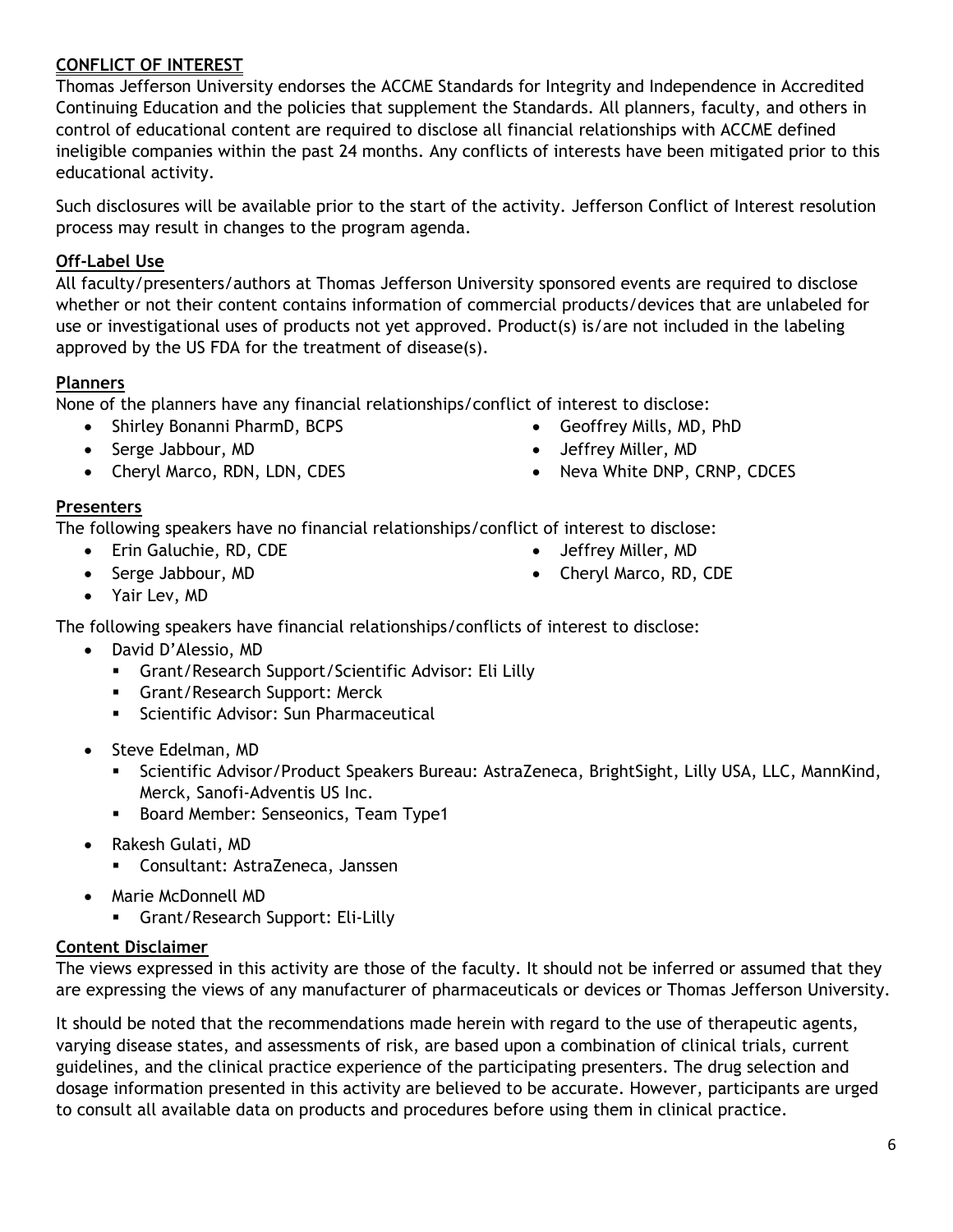### *This educational activity is supported by independent medical education grants from:*

**As of 10/9/21 - Updates will be noted during the conference**

# *Merck Sharp & Dohme Corp.*

# *Novo Nordisk*